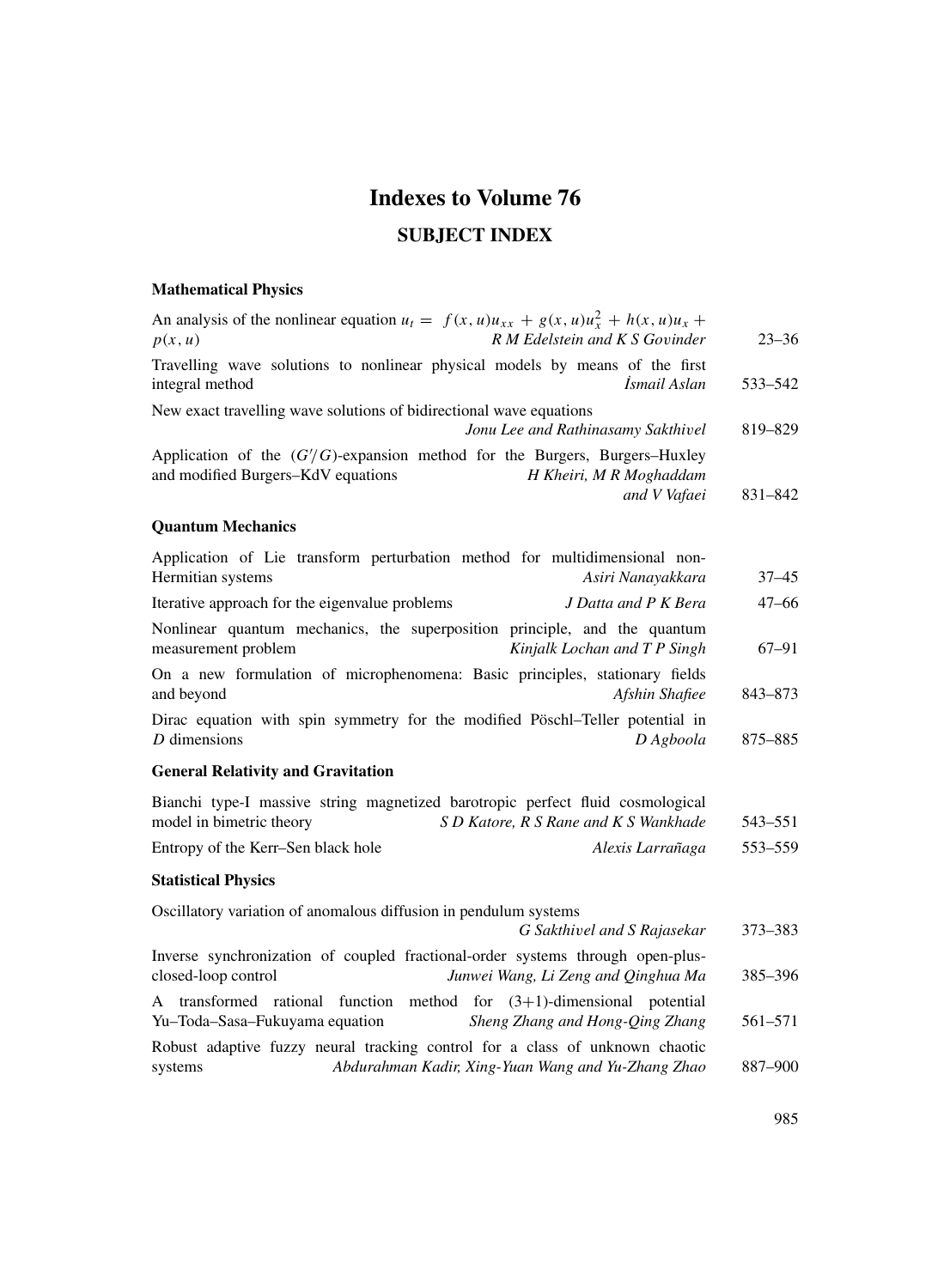| Perturbation approach for equation of state for hard-sphere and Lennard-Jones<br>S B Khasare and M S Deshpande<br>pure fluids                                                                                                                                                                                          | 901-908    |
|------------------------------------------------------------------------------------------------------------------------------------------------------------------------------------------------------------------------------------------------------------------------------------------------------------------------|------------|
| <b>Particle Physics</b>                                                                                                                                                                                                                                                                                                |            |
| Next-to-next-leading order correction to 3-jet rate and event-shape distribution<br>Mohammad Ebrahim Zomorrodian, Alireza Sepehri, Tooraj Ghaffary<br>and Parvin Eslami                                                                                                                                                | $93 - 107$ |
| Separation of different wave components in the Bethe-Salpeter wave function<br>Jiao-Kai Chen                                                                                                                                                                                                                           | 397-405    |
| DeWitt-Virasoro construction<br>Partha Mukhopadhyay                                                                                                                                                                                                                                                                    | 407-420    |
| Drell-Yan process at Large Hadron Collider<br>M Jindal, D Bourilkov, K Mazumdar and J B Singh                                                                                                                                                                                                                          | 421-430    |
| Working group report: Cosmology and astroparticle physics<br>Raghavan Rangarajan and Ajit Srivastava                                                                                                                                                                                                                   | 693-698    |
| Working group summary: Neutrinos and beyond Standard Model<br>Anjan S Joshipura, Sourov Roy and S Uma Sankar                                                                                                                                                                                                           | 699-705    |
| Working group report: Physics at the Large Hadron Collider<br>D K Ghosh, A Nyffeler and V Ravindran                                                                                                                                                                                                                    | 707–723    |
| working<br>activities<br>Summary<br>of<br>group<br>in<br>non-perturbative<br>quantum<br>chromodynamics (lattice gauge theory)<br>Pushan Majumdar                                                                                                                                                                       | 725-728    |
| B Physics: WHEPP-XI working group report<br>Amol Dighe, Anjan Giri,<br>Rupak Dutta, Naveen Gaur, Tim Gershon, Diptimoy Ghosh,<br>Xiao-Gang He, George W-S Hou, Yong-Yeon Keum, Bhavik Kodrani,<br>Namit Mahajan, Joaquim Matias, Barilang Mawlong, Basudha Misra,<br>Rukmani Mohanta, Gagan Mohanty and Sudhir Vempati | 729–739    |
| Why Large Hadron Collider?<br>$D$ P Roy                                                                                                                                                                                                                                                                                | 741-756    |
| Introduction to quantum chromodynamics at hadron colliders                                                                                                                                                                                                                                                             |            |
| William B Kilgore                                                                                                                                                                                                                                                                                                      | 757–766    |
| Rohini M Godbole<br>Higgs physics at the Large Hadron Collider                                                                                                                                                                                                                                                         | 767-781    |
| Recent developments in dark matter searches<br>A Berera                                                                                                                                                                                                                                                                | 783-794    |
| E Massó<br>Axions in cosmology and laboratory                                                                                                                                                                                                                                                                          | 795-799    |
| The critical point of quantum chromodynamics through lattice and experiment<br>Sourendu Gupta                                                                                                                                                                                                                          | 801-809    |

### **Nuclear Physics**

Cluster radioactivity leading to doubly magic  $100$ Sn and  $132$ Sn daughters

*K P Santhosh* 431–440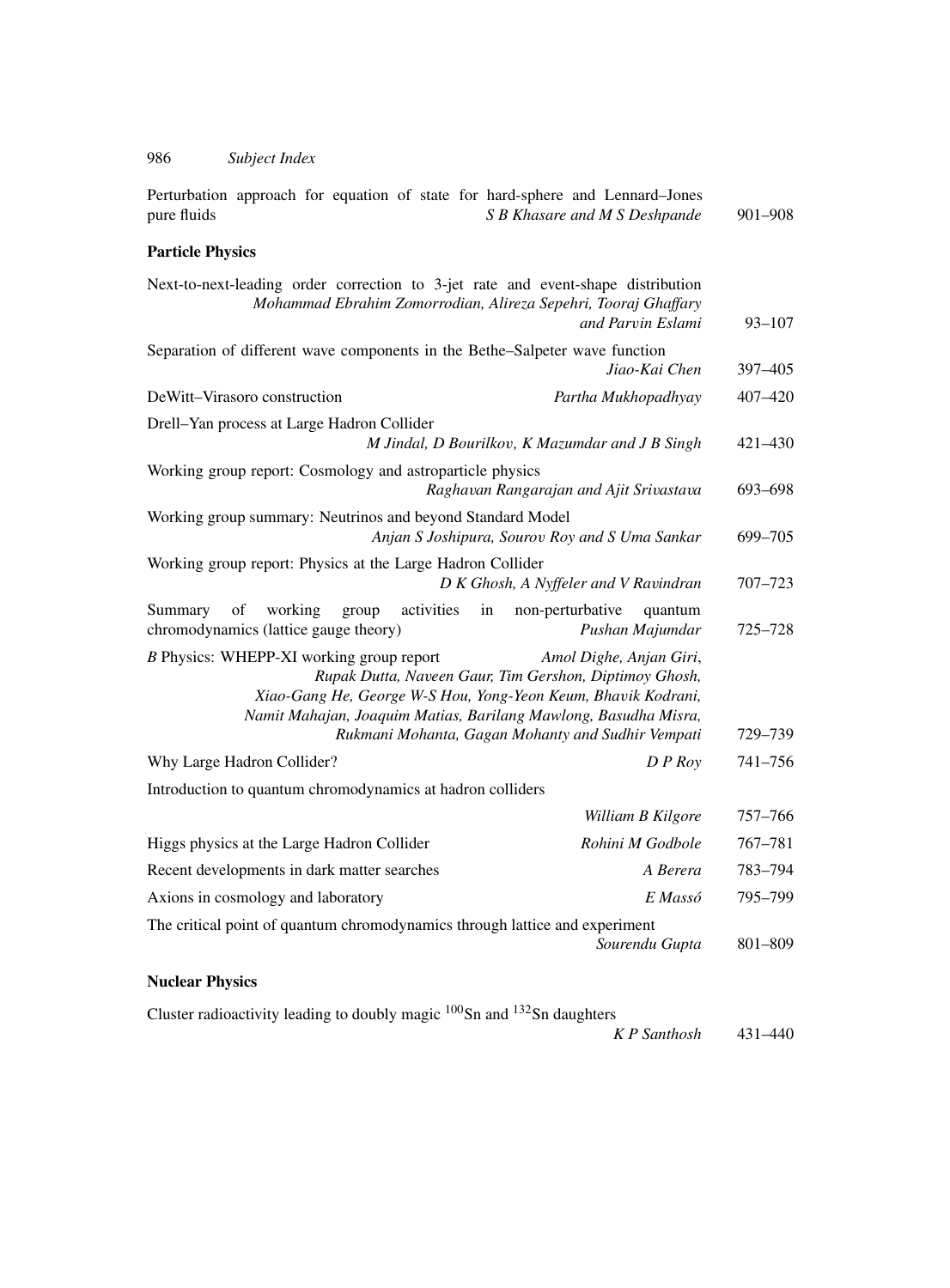| Subject Index                                                                                                                                                                                                                                          | 987         |
|--------------------------------------------------------------------------------------------------------------------------------------------------------------------------------------------------------------------------------------------------------|-------------|
| Role of different Skyrme forces and surface corrections in exotic cluster decay<br>Narinder K Dhiman and Ishwar Dutt                                                                                                                                   | 441-455     |
| Neutron skin effect of some Mo isotopes in pre-equilibrium reactions<br>M H Bölükdemir, E Tel, S Okuducu and N N Akti                                                                                                                                  | 457-469     |
| Investigation of $\Delta(3,3)$ resonance effects on the properties of neutron-rich<br>double magic spherical finite nucleus, $^{132}Sn$ , in the ground state and under<br>compression<br>Mohammed H E Abu-Sei'Leek                                    | 573-589     |
| Stability of the fragments and thermalization at the peak centre-of-mass energy<br>Aman D Sood and Sukhjit Kaur                                                                                                                                        | 909-919     |
| The role of various parameters used in proximity potential in heavy-ion fusion<br>reactions: New extension<br><b>Ishwar</b> Dutt                                                                                                                       | 921-931     |
| <b>Atomic and Molecular Physics</b>                                                                                                                                                                                                                    |             |
| Results from PAMELA, ATIC and FERMI: Pulsars or dark matter?<br>Debtosh Chowdhury, Sudhir K Vempati and Chanda J Jog                                                                                                                                   | $1 - 22$    |
| Use of combined Hartree-Fock-Roothaan theory in evaluation of lowest states of<br>K[Ar] $4s^03d^1$ and Cr <sup>+</sup> [Ar] $4s^03d^5$ isoelectronic series over noninteger n-Slater type<br>orbitals<br>I I Guseinov, M Erturk and E Sahin            | $109 - 117$ |
| Excitation energies and oscillator strengths for the 1s <sup>2</sup> $2s^2 2p^6 3s^2 3p^6 3d^2D^e \rightarrow$<br>$1s^2$ $2s^2$ $2p^6$ $3s^2$ $3p^5$ $3d^2$ $2p^0$ , $2p^0$ , $2F^0$ transitions in $V^{4+}$<br>Rajesh Kumar, S N Tiwary and R P K Ray | 471-476     |
| Total and ionization cross-sections of $N_2$ and CO by positron impact:<br>Theoretical investigations<br>Harshit N Kothari and K N Joshipura                                                                                                           | 477-488     |
| Vibrational analysis of Fourier transform spectrum of the $B^3\Sigma_u^-(0_u^+) - X^3\Sigma_g^-(0_s^+)$<br>transition of ${}^{80}Se_2$ molecule<br>Pavitra Tandon, K Sunanda,<br>M N Deo, M D Saksena and K N Uttam                                    | 591-601     |
| Electromagnetism                                                                                                                                                                                                                                       |             |
| Self-field effects on small-signal gain in two-stage free-electron lasers<br>S Jafari, H Mehdian and A Hasanbeigi                                                                                                                                      | 489-500     |
| Plasma-filled rippled wall rectangular backward wave oscillator driven by sheet<br>electron beam<br>A Hadap, J Mondal, K C Mittal and K P Maheshwari                                                                                                   | 501-511     |
| <b>Lasers and Optics</b>                                                                                                                                                                                                                               |             |
| Influence of the laser-diode temperature on crystal absorption and output power<br>in an end-pumped Nd:YVO <sub>4</sub> laser<br>Ebrahim Safari                                                                                                        | 119-125     |
| Goos-Hänchen shift for higher-order Hermite-Gaussian beams<br>Dheeraj Golla and S Dutta Gupta                                                                                                                                                          | 603-612     |
|                                                                                                                                                                                                                                                        |             |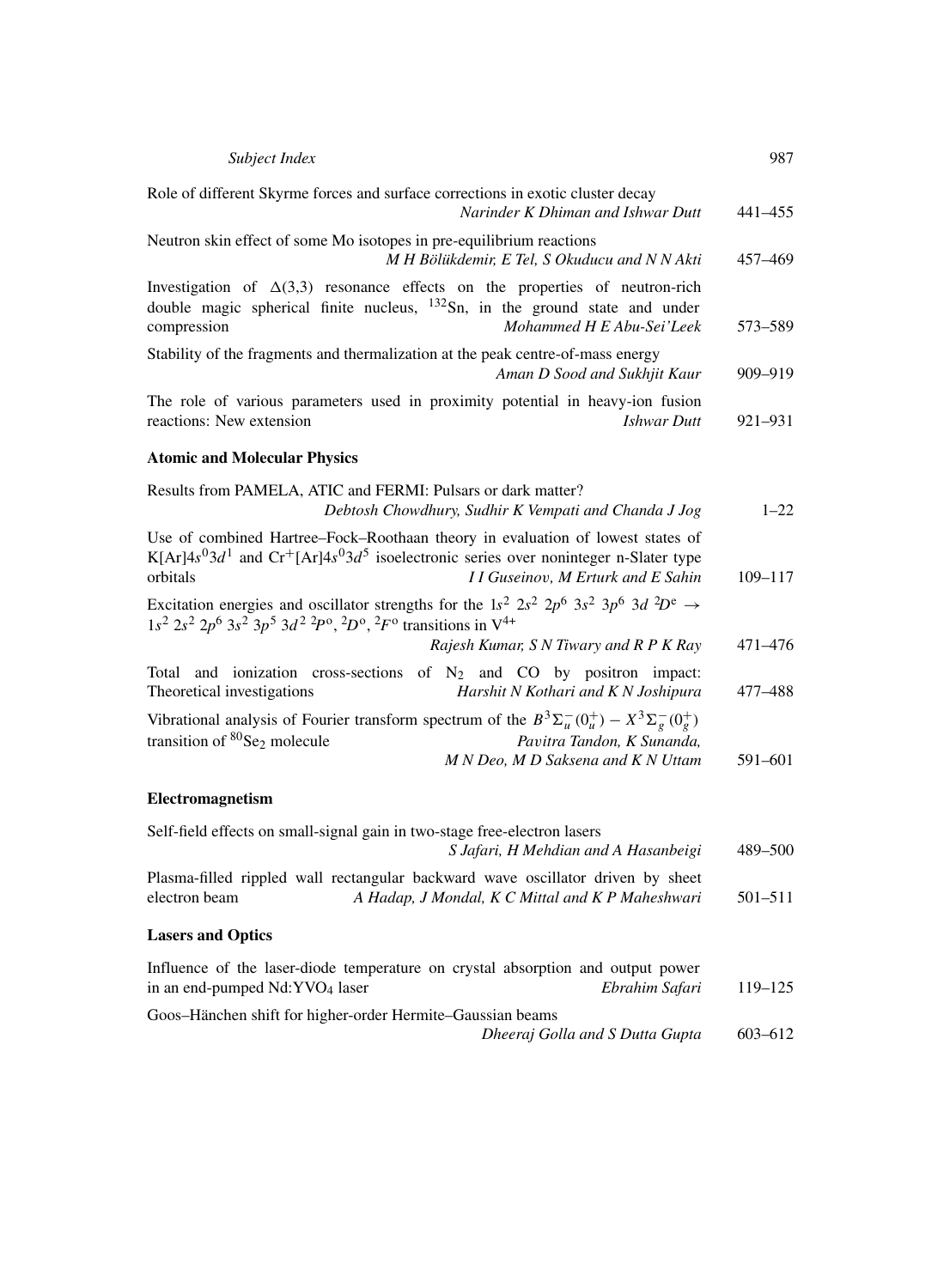#### **Acoustics**

| Acoustic wave propagation in Ni <sub>3</sub> R ( $R = Mo$ , Nb, Ta) compounds                                                                                                                                                                                              |             |
|----------------------------------------------------------------------------------------------------------------------------------------------------------------------------------------------------------------------------------------------------------------------------|-------------|
| Pramod Kumar Yadawa                                                                                                                                                                                                                                                        | 613-619     |
| <b>Plasma Physics</b>                                                                                                                                                                                                                                                      |             |
| Spherical Kadomtsev-Petviashvili equation for dust acoustic waves with dust<br>size distribution and two-charges-ions<br>K Annou, S Bahamida and R Annou                                                                                                                   | 513–518     |
| Quantum ion-acoustic solitary waves in weak relativistic plasma<br>Biswajit Sahu                                                                                                                                                                                           | 933-944     |
| Nonlinear stability of pulsational mode of gravitational collapse in self-gravitating<br>hydrostatically bounded dust molecular cloud<br>P K Karmakar                                                                                                                      | 945–956     |
| <b>Condensed Matter Physics</b>                                                                                                                                                                                                                                            |             |
| Atomistic simulation of the point defects in TaW ordered alloy<br>Zhong-Liang Lin, Jian-Min Zhang, Yan Zhang and Vincent Ji                                                                                                                                                | $127 - 138$ |
| Role of correlated hopping in mixed valence phenomena<br>N K Ghosh,<br>S K Bhowmick and N S Mondal                                                                                                                                                                         | 139–147     |
| Optical spectra and spin-Hamiltonian parameters of trivalent ytterbium in lead<br>W-L Feng and X-M Li<br>tungstate                                                                                                                                                         | $149 - 152$ |
| Structural, electrical and optical studies on spray-deposited aluminium-doped ZnO<br>thin films<br>S Tewari and A Bhattacharjee                                                                                                                                            | $153 - 163$ |
| Determination of the optical parameters of a-Si:H thin films deposited by hot<br>wire-chemical vapour deposition technique using transmission spectrum only<br>Nabeel A Bakr, A M Funde, V S Waman, M M Kamble,<br>R R Hawaldar, D P Amalnerkar, S W Gosavi and S R Jadkar | 519–531     |
| Dielectric relaxation studies in 5CB nematic liquid crystal at 9 GHz under<br>the influence of external magnetic field using microwave cavity spectrometer<br>Manoj Johri, Abhay Saxena, S Johri, S Saxena and D P Singh                                                   | $621 - 628$ |
| Meyer-Neldel DC conduction in chalcogenide glasses<br>S Prakash, Kulbir Kaur, Navdeep Goyal and S K Tripathi                                                                                                                                                               | 629-637     |
| Magnetic behaviour of AuFe and NiMo alloys<br>Prashant Singh,<br>Rudra Banerjee, Moshiour Rahaman, A V Ruban,<br>Biplab Sanyal and Abhijit Mookerjee                                                                                                                       | 639-656     |
| Charge density wave and superconductivity in 2H- and 4H-NbSe <sub>2</sub> : A revisit<br><i>I Naik and A K Rastogi</i>                                                                                                                                                     | 957–963     |
| The effect of C atom concentration on the electronic properties of boron<br>carbonitride alloy nanotube in zig-zag form<br>H Milani Moghaddam                                                                                                                              | 965-972     |
| Influence of drying conditions on the optical and structural properties of sol-<br>gel-derived ZnO nanocrystalline films<br>A Pakdel and F E Ghodsi                                                                                                                        | 973–983     |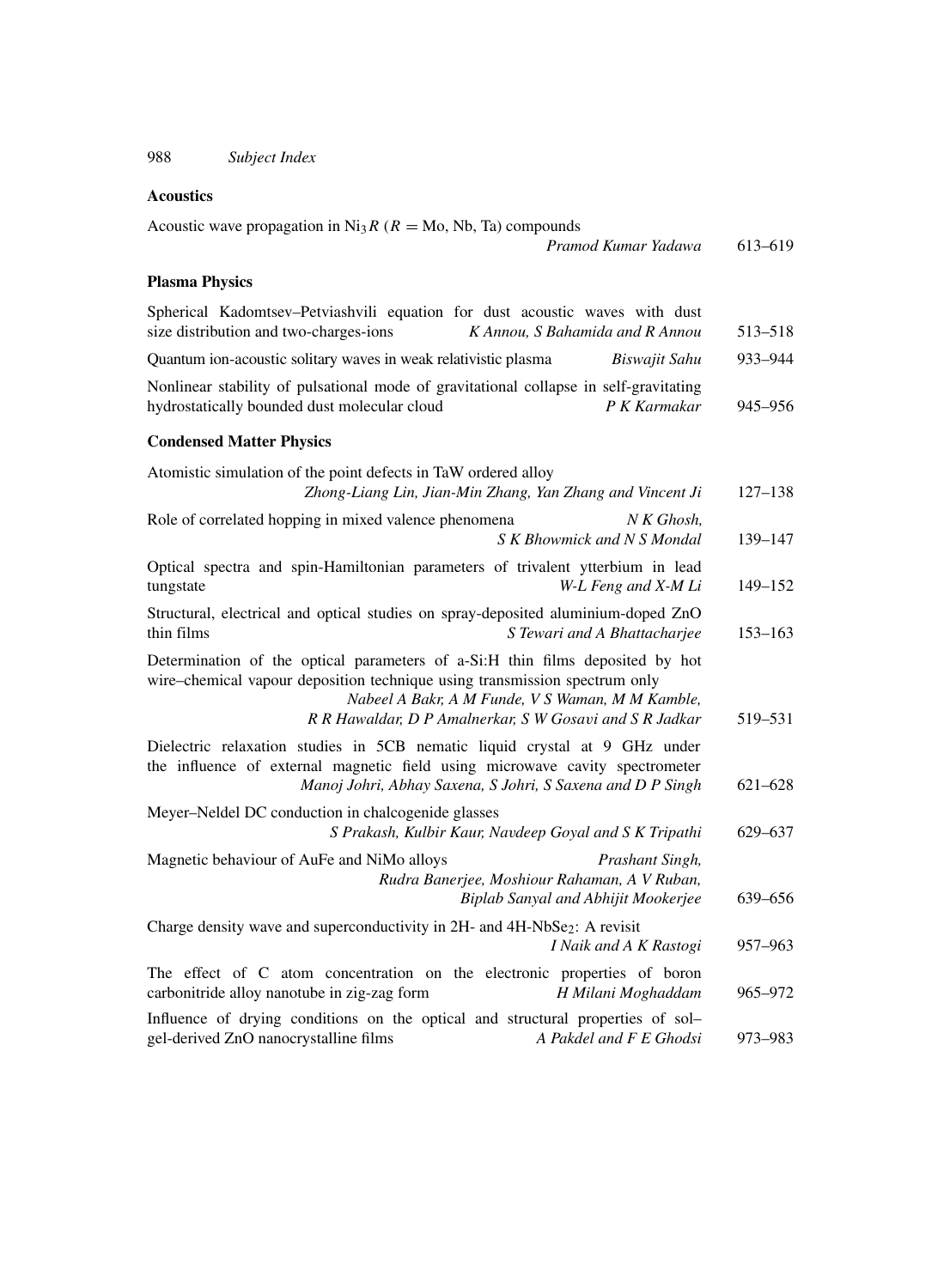#### **X-Ray Fluorescence**

| X-ray spectrometry for preventive conservation of cultural heritage<br>René Van Grieken and Anna Worobiec                                                                                                                                                                                                              | 191-200     |
|------------------------------------------------------------------------------------------------------------------------------------------------------------------------------------------------------------------------------------------------------------------------------------------------------------------------|-------------|
| Total reflection X-ray fluorescence and energy-dispersive X-ray fluorescence<br>characterizations of nuclear materials<br>N L Misra                                                                                                                                                                                    | $201 - 212$ |
| New applications of the good old wavelength-dispersive X-ray fluorescence<br>Andrzej Kuczumow and Paweł Wolski                                                                                                                                                                                                         | 213-221     |
| Influence of near-edge processes in the elemental analysis using X-ray emission-<br>based techniques<br>Gurjeet Singh, Sunil Kumar, N Singh, J Goswamy<br>and D Mehta                                                                                                                                                  | $223 - 239$ |
| Energy-dispersive X-ray fluorescence $- A$ tool for interdisciplinary research<br>M Sudarshan, S S Ram, S Majumdar, J P Maity, J G Ray and A Chakraborty                                                                                                                                                               | $241 - 247$ |
| In vivo applications of X-ray fluorescence in human subjects<br>D R Chettle                                                                                                                                                                                                                                            | 249-259     |
| Synchrotron-based X-ray fluorescence, imaging and elemental mapping from<br>biological samples<br>D V Rao, M Swapna, R Cesareo, A Brunetti,<br>T Akatsuka, T Yuasa, T Takeda and G E Gigante                                                                                                                           | $261 - 269$ |
| Synchrotron<br>X-ray<br>microfluorescence techniques<br>and biological<br>radiation<br>applications<br>R T Lopes, I Lima, G R Pereira and C A Perez                                                                                                                                                                    | $271 - 279$ |
| Quantitative energy-dispersive electron probe X-ray microanalysis for single-<br>particle analysis and its application for characterizing atmospheric aerosol<br>particles<br>Shila Maskey and Chul-Un Ro                                                                                                              | $281 - 292$ |
| X-ray fluorescence activities at Saha Institute of Nuclear Physics, India<br>Manoranjan Sarkar                                                                                                                                                                                                                         | 293-312     |
| Portable energy-dispersive X-ray fluorescence equipment for the analysis of<br>cultural heritage<br>Roberto Cesareo                                                                                                                                                                                                    | 313-319     |
| An overview of quantification methods in energy-dispersive X-ray fluorescence<br>analysis<br>A Markowicz                                                                                                                                                                                                               | $321 - 329$ |
| Spectral distribution of the $2S \rightarrow 1S$ two-photon transition in atoms and few-<br>electron ions<br>Ajay Kumar, S Trotsenko, A V Volotka,<br>D Banaś, H F Beyer, H Bräuning, S Fritzsche, A Gumberidze,<br>S Hagmann, S Hess, C Kozhuharov, R Reuschl, U Spillmann, M Trassinelli,<br>G Weber and Th Stöhlker | $331 - 337$ |
| X-ray microbeams based on Kumakhov polycapillary optics and its applications:<br>Analytical consideration<br>A Yu Romanov                                                                                                                                                                                              | 339-344     |
| Energy-dispersive X-ray fluorescence study of elemental uptake in cauliflower<br>D Gupta, J M Chatterjee, R Ghose, A K Mitra, S Roy and M Sarkar                                                                                                                                                                       | 345-349     |
| 6 MeV storage ring dedicated to hard X-ray imaging and far-infrared spectroscopy<br>M M Haque, A Moon, T Hirai and H Yamada                                                                                                                                                                                            | 351-355     |